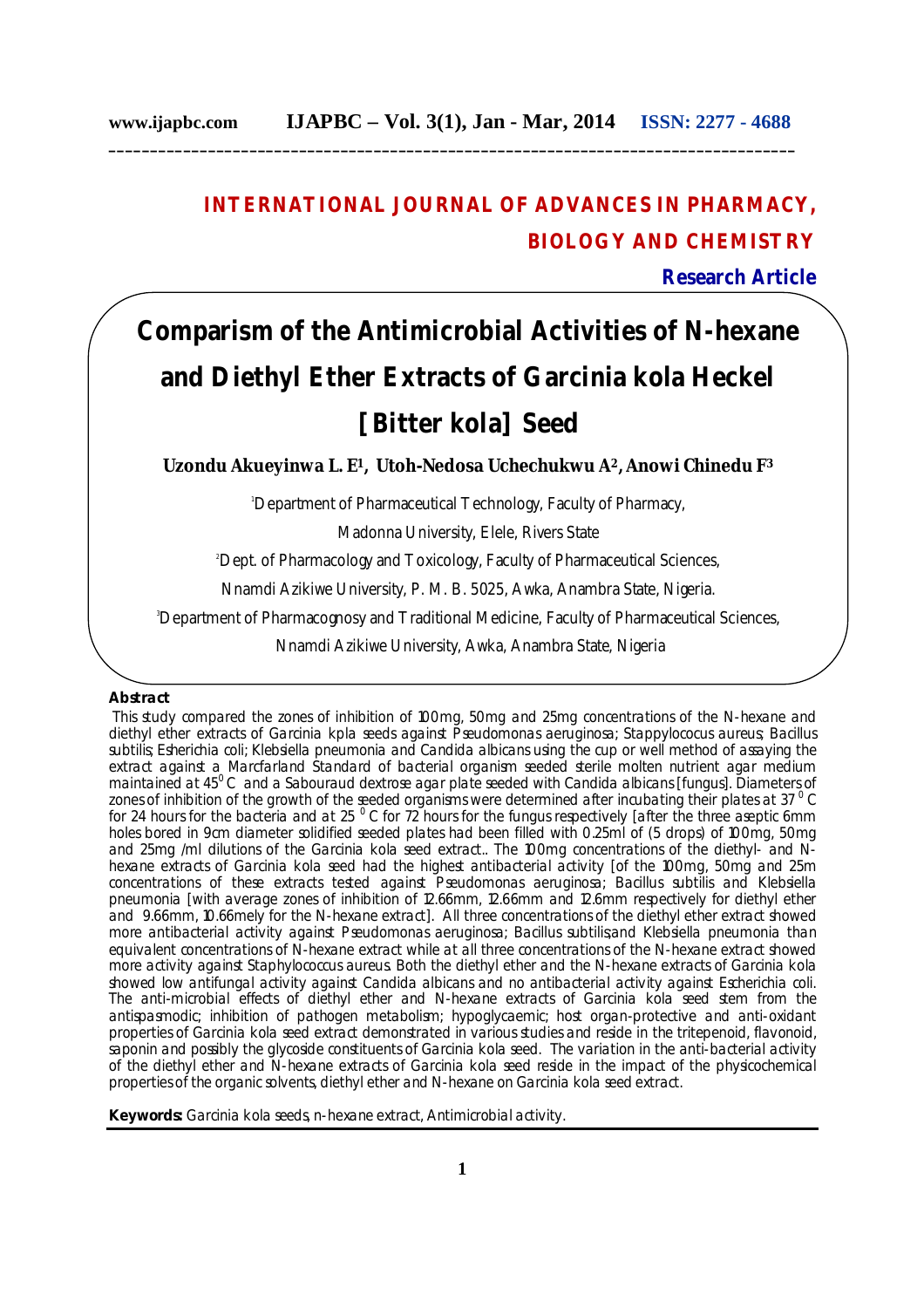# **INTRODUCTION**

*Garcinia cola* seeds are employed as a constituent of traditional medicines in West and Central Africa because of the medicinal qualities if its bitter/astringent liquid extract. In Nigeria *Garcinia kola* or bitter kola is regarded as the stronger kola [in Comparism with kola acuminate because of its stronger bitter taste. In fact the Hausa ethnic group in Nigeria call bitter kola *Migin* gworo [which literally means 'husband' or 'male' kola]. These names attest to the high esteem accorded *Garcinia kola* in traditional African medicine, *Garcinia kola* plant extracts are used for the treatment of hoarseness of voice, cough, sore throat and respiratory tract inflammation; dysentery and diarrhoea; emesis; diabetes; post partum haemorrhage; cuts; parasitic skin diseases, Guinea worm infestation; liver cirrhosis and as a snake repellent, bitter tonic / astringent tonic<sup>3, 4, 7, 8, 9, 11</sup> which many animal and human studies have authenticated.

A preliminary analysis of the phytochemical composition of milled dry seeds of *Garcinia kola*  seeds done by us employing standard screening tests<sup>4,</sup> <sup>29</sup> showed that it contained starch, protein, glycosides, flavonoids, tannin, saponins, sterols and triterpenoids. This study compared the zones of inhibition of 100mg, 50mg and 25mg concentrations of the Nhexane and di-ethylether extracts of *Garcinia kpla*  seeds against *Pseudomonas aeruginosa; Stappylococus aureus; Bacillus subtilis; Esherichia coli; Klebsiella pneumonia* and *Candida albicans*  using the cup or well method of assaying the extract against microbial organisms seeded agar medium.

#### **MATERIAL AND METHODS**

*Garcinia kola* seeds were dried under the sun to a constant dry weight and milled with a grains-milling machine.

A portion of *Garcinia kola* seed powder was extracted by a two-step extraction process of maceration with a mixture of methanol and water (in the ratio of 9:1 in the first step and ratio of 1:1 in the second step. The two extractions were then combined and concentrated to about one third the original volume. The resultant aqueous/methanol extract was cleared of contaminants by shaking 8 times with aliquots of N-hexane (2.3 liters); concentrated again and air-dried to obtain an N-hexane soluble fraction. Another portion of *Garcinia kola* seed powder (389.6g) was defatted with petroleum ether [1.5 liters of petroleum ether]. A dark brown residue which was deposited on standing was discarded. The defatted marc (372g) was air-dried and extracted with 1-5 liters of acetone. The acetone extract was

concentrated under reduced pressure in a rotary evaporator for two hours and with an electric heater until dry (47,0g). The dry acetone extract was digested with 550mls of diethyl ether for 48 hours.

The diethyl ether soluble extract was evaporated to dryness, under low heat. 100mg/ml, 50mg/ml and 25mg/ml of the dry N-hexane soluble extract *of Garcinia kola* seed and the dry di-ethyl ether soluble extract of *Garcinia kola* seed were each dissolved in Dimethylsulfoxide [DMSO][ which also served in the study as negative control], and was each evaluated for antimicrobial activity against *Pseudomonas aeruginosa; Stappylococus aureus; Bacillus subtilis; Esherichia coli; Klebsiella pneumonia* and *Candida albicans* by measurement of the zone of inhibition of 100mg, 50mg and 25mg concentrations of the extract to the growth of the organisms.

The determination of the zone of inhibition of the extract was done by making an overnight brothculture of each bacterial organism to obtain a Marcfarland Standard of the organism to be used to seed sterile molten nutrient agar medium maintained at  $45^{\circ}$  C and by seeding Sabouraud dextrose agar plate with *Candida albicans* [fungus]. With the aid of a syringe, 0.25ml of (5 drops) of 100mg, 50mg and 25mg /ml dilutions of the *Garcinia kola* seed extract were filled into three 6mm holes bored in a 9cm diameter plate with an aseptic kork-borer when each micro-organism seeded agar plate had solidified. Diameters of zones of inhibition of the growth of the seeded organisms were determined after incubating the plates at  $37<sup>0</sup>C$  for 24 hours for the bacteria and at 25  $\rm{^{6}C}$  for 72 hours for the fungus respectively.

# **RESULTS**

The 100mg concentrations of the diethyl- and Nhexane extracts of *Garcinia kola* seed had the highest antibacterial activity [of the 100mg, 50mg and 25mg concentrations of these extracts tested] against *Pseudomonas aeruginosa; Bacillus subtilis* and *Klebsiella pneumonia* {with average zones of inhibition of 12.66mm, 12.66mm and 12.6mm respectively for diethyl ether and 9.66mm, 10.66mely for the N-hexane extract] (figure 1).

Zones of Inhibition against *Staphylococcus aureus* at both the 100mg and the 50mg concentrations were 9.00mm and 8.33mm for the 100mg and 50mg concentrations of N-hexane extract and 8.33mm and 5.33mm for 100mg and 50mg concentrations of the diethyl ether extract.

The average zones of inhibition of the 5omg concentrations of the diethyl ether and N-hexane extracts against *pseudomonas aeruginosa* and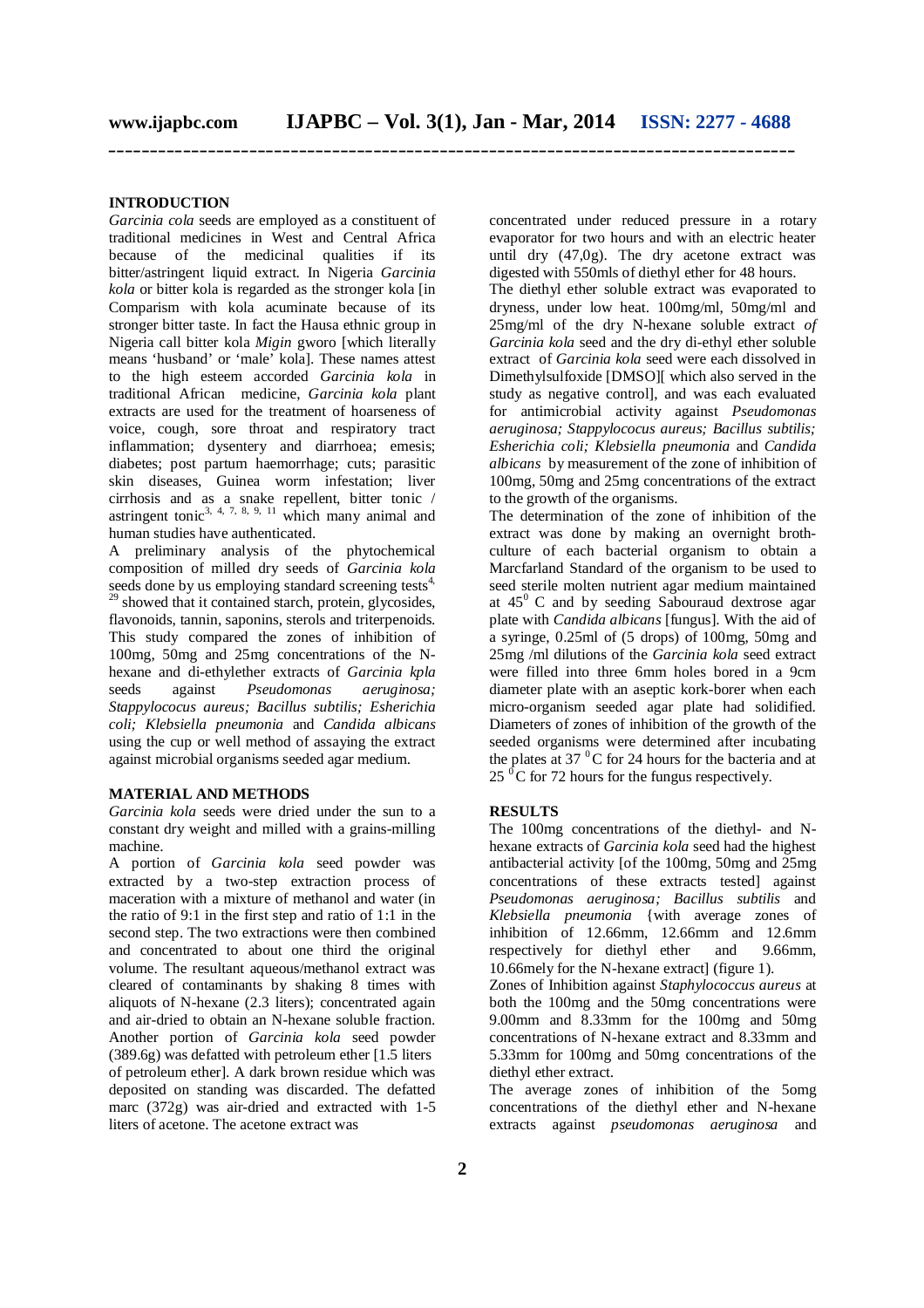*Bacillus subtilis* were 8.33mm for the 50mg concentration of both diethyl ether extract and Nhexane extract for *P. aeruginosa* and zone of inhibition of 8.66mm and 8.33mm respectively for *B. subtilis* for the diethyl ether and the N-hexane extracts.

The average zone of inhibition of the 25mg concentration of diethyl ether extract against *pseudomonas aeruginosa,staphylococcus aureus; E. coli* and *Bacillus subtilis* and *Klebsiella pneumoniae*  were 2.66mm; 2.66mm; 0; 4.66mm and 6.33mm respectively for the diethyl ether extract and 3.33mm; 5.66mm; 0; 4.66mm and 2.66mm respectively for the N-hexane extract.

The average zones of inhibition of *Candida albicans* by the 100mg, 50mg and 25mg concentrations of the diethyl ether extract were 2.66mm; 1.66mm and 0.66mm respectively while those of the N-hexane Extract were 3.00mm, 1.33mm and 0.66mm respectively.

# **DISCUSSIONS**

The 100mg concentration of the diethyl ether extract demonstrated more anti-bacterial activity than the 100mg concentration of the N-hexane extract of *Garcinia kola* Seed against *Pseudomonas aeruginosa; Bacillus subtilis;*and *Klebsiella pneumonia* [with a zone of inhibition of 12.66mm, 12.66mm and 12.6mm respectively against 9.66mm, 10.66mely of the N-hexane extract. However the Nhexane extract demonstrated more inhibitory activity against *Staphylococcus aureus* than the diethyl ether extract at both the 100mg and the 50mg concentrations {with zones of inhibition of 9.00mm and 8.33mm for the 100mg and 50mg concentrations respectively against 8.33mm and 5.33mm for 100mg and 50mg concentrations of the diethyl ether extract]. The 25mg of the diethyl ether extract was only fairly inhibitory against *Klebsiella pneumonia* and *Bacillus subtilis* [with zones of inhibition of 6.33mm and 4.66mm respectively] while 25mg N-hexane extract was only fairly inhibitory against *Staphylococcus aureus* and *Bacillus subtilis* [with zones of inhibition of 5.66mm and 4.66mm respectively]*.*

The 50mg concentration of the diethyl ether and Nhexane showed about the same level of inhibitory activity towards *pseudomonas aeruginosa* and *Bacillus subtilis* [with inhibitory zones of 8.33mm for the 50mg concentration of both diethyl ether extract and N-hexane extract for *P. aeruginosa* and zone of inhibition of 8.66mm and 8.33mm respectively for *B. subtilis* for the diethyl ether and the N-hexane extracts]. The poor activity of the diethyl ether extract against *Staphylococus* aureus was proved by the fact

that the activity of the 25mg concentration of the Nhexane extract against *Staphylococcus aureus* was slightly more than that of 50mg dithyl ether extract [with a zone of inhibition of 5.33mm for the 50mg diethyl ether extract as against a zone of inhibition of 5.66mm of the 25mg N-hexane extract of *Garcinia kola*]. The comparative antibacterial effects of the diethyl ether and N-haxane extracts are shown in figure 1.

The diethyl ether and N-hexane extracts of *Garcinia kola* seed have about the same level of anti-fungal activity against *Candida albicans* (figure 2)[with zones of inhibition of 2.66mm, 1.66mm and 0.66mm respectively for the 100mg, 50mg and 25mg concentrations of diethyl ether extract and 3.00mm, 1.33mm and 0.66mm for the 100mg, 50mg and 25mg concentrations of N-hexane extract.

The findings of this study are therefore that at all three concentrations [100mg, 50mg and 25mg concentrations] the diethyl ether extract of *Garcinia kola* seed showed more antibacterial activity against *Pseudomonas aeruginosa; Bacillus subtilis;*and *Klebsiella pneumonia* than N-hexane extract while at all three concentrations [100mg, 50mg and 25mg concentrations], N-hexane extract of *Garcinia kola* showed more antibacterial activity against *Staphy*lococcus *aureus*. Both the diethyl ether extract and the N-hexane extract of *Garcinia kola* showed low antifungal activity against *Candida albicans* and both extracts showed no antibacterial activity against *Escherichia coli* (figure 2 and figure 1).

The deferential sensitivity of *Pseudomonas aeruginosa; Bacillus subtilis;*and *Klebsiella pneumonia* on the one hand to diethyl ether extract and *Staphylococcus aureus* on the other to N-hexane extract of the same *Garcinia kola* seed is suggested to reside in the size of the molecules of the two organic solvents.

These results in which higher concentrations [100mg concentration] of diethyl ether extract demonstrated a greater anti-bacterial activity against *Pseudomonas aeruginosa; Bacillus subtilis* and *Klebsiella pneumonia* than N-hexane extract of *Garcinia kola* seed; the 50mg concentration of the diethyl ether and N-hexane showed about the same level of inhibitory activity against *pseudomonas aeruginosa* and *Bacillus subtilis*; the low concentration [25mg concentration] of the N-hexane extract was a little more active against *S. aureus* than tne 50mg diethyl ether extract and the low concentration [25mg concentration] diethyl ether is more active against *Klebsiella pneumonia* than 50mg N-hexane extract suggest a slight difference in the content of the two organic solvent fractions. The structure of the two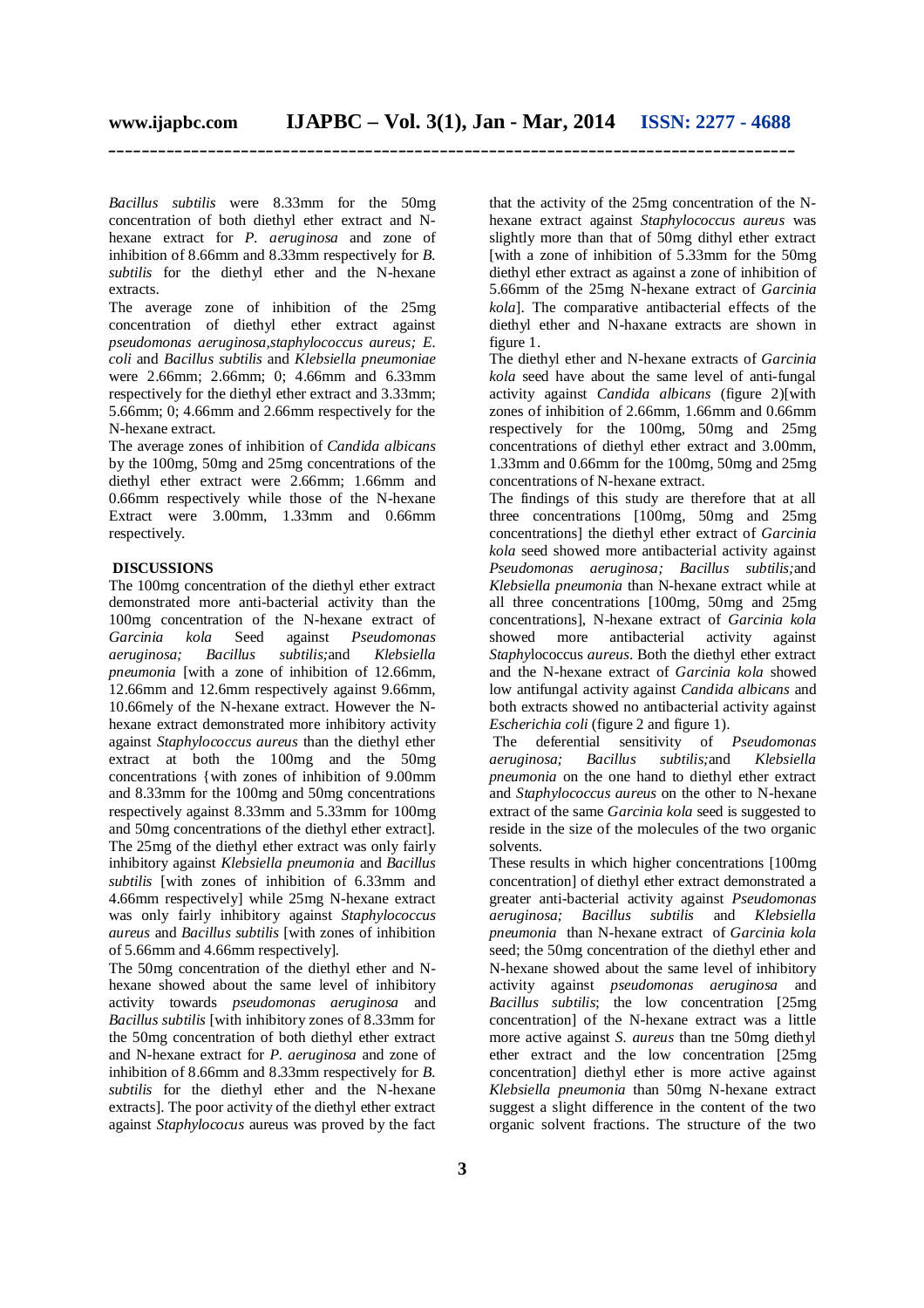organic solvents, diethyl ether and N-hexane also contribute to the differences in anti-bacterial properties of the two *Garcinia kola seed* extracts. *Klesiella pneumoiae* was more sensitive to lighter diethyl ether extract of *Garcinia kola* seed than to the heavier N-hexane extract while *Staphylococcus aureus* was more sensitive to the heavier molecule Nhexane extract. Even the organisms *Pseudomonas aeruginosa; Bacillus subtili* and *Klebsiella pneumonia* were more responsive to the lighter 100mg diethyl ether extract than the heavier 100mg N-hexane extract. The deferential sensitivity of *Pseudomonas aeruginosa; Bacillus subtilis* and *Klebsiella pneumonia* on the one hand to diethyl ether extract and *Staphylococcus aureus* on the other to N-hexane extract of the same *Garcinia kola* seed is suggested to reside in the size of the molecules and other organic solvent properties of the two organic solvents.

The antibacterial and antifungal effects shown in this study by the diethyl ether and N-hexane extracts of *Garcinia kola* seed have also been found in the stem bark and leaves<sup>2</sup> and in other studies<sup>10</sup>. These antimicrobial effects of the di-thylether and N-hexane extracts of *Garcinia kola* seed are suggested to have occurred through the antispasmodic<sup>1</sup>; inhibition of pathogen metabolism<sup>5</sup>; hypoglycaemic<sup>8</sup>; host organprotective  $3, 4, 7$  and anti-oxidant<sup>11</sup> properties of *Garcinia kola* seed extract. These antimicrobial effects of the diethyl ether and N-hexane extracts *Garcinia kola* seed reside in the tritepenoid, flavonoid<sup>9</sup>, saponin and possibly glycoside<sup>6</sup> constituents of *Garcinia kola* seed. The variation in the exhibition of the anti-bacterial effects of *Garcinia kola* by the diethyl ether extract and N-hexane extracts reside in the physical and chemical properties of these two organic solvents<sup>3, 4</sup> [diethyl] ether and N-hexane]'



**Figure 1: Comparism of the Sensitivity of Tested Pathogenic Bacteria to the 100mg and 50mg Concentrations of diethyl ether and N-hexane Extracts of** *Garcinia kola* **extract. The 50mg concentration of the diethyl ether and N-hexane showed about the same level of inhibitory activity towards the 5 bacterial organisms except that the diethyl ether extract showed more activity against** *Klebsiella pneumonia* **while the N-hexane extract showed more activity against** *Staphylococcus aureus.* **The 100mg concentration of the diethyl ether extract was clearly more active than the N-hexane extract against all bacteria tested except** *Staphylococcus aureus* **against which N-hexane extract was a little more active than the diethyl ether extract.**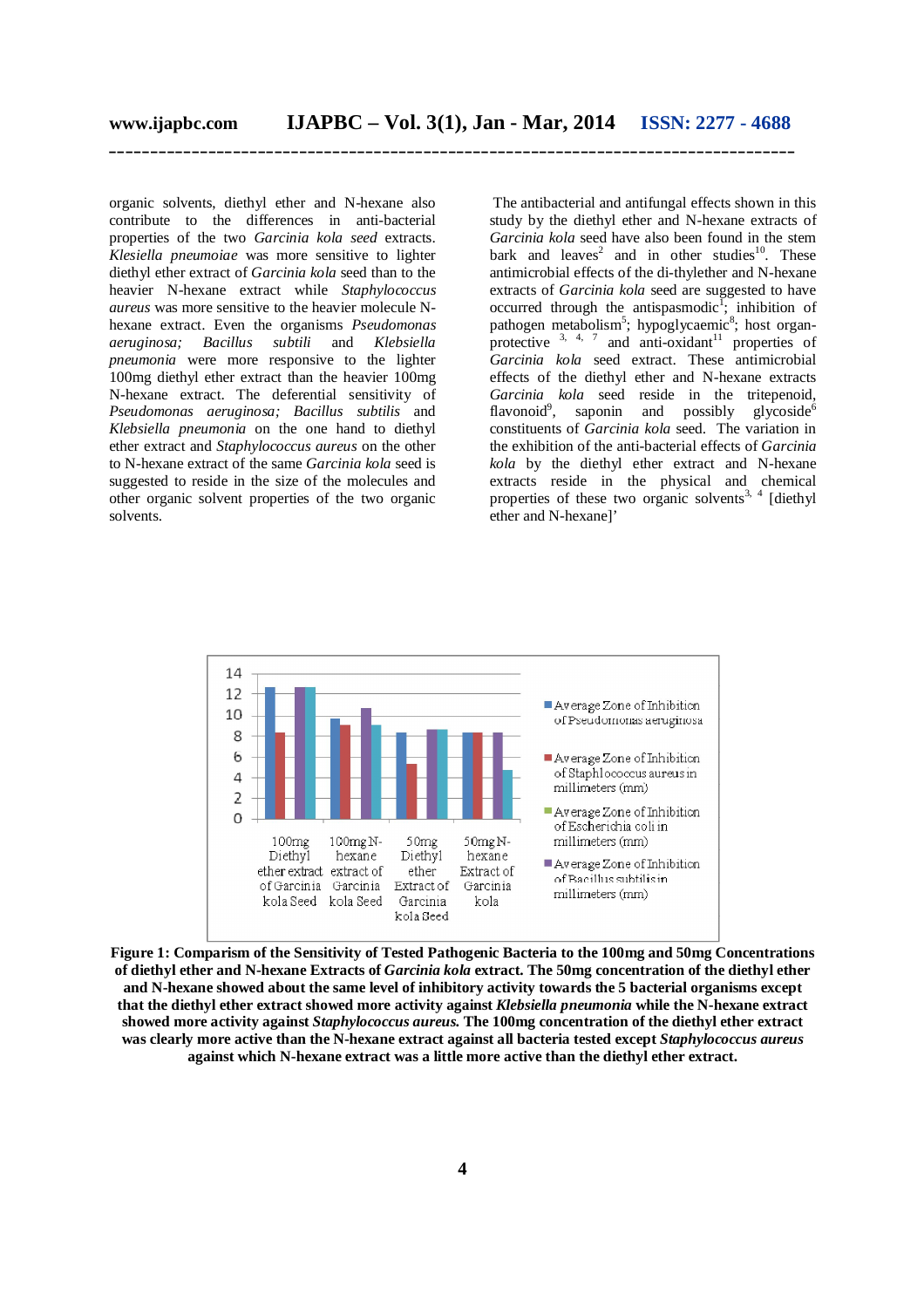

**Figure 2: Comparism of the antifungal Activit***y* **of 100mg, 50mg and 25mg Concentrations of diethyl ether and N-hexane Extracts of** *Garcinia kola* **Seed. All three concentrations [100mg, 50mg and 25mg concentrations] of diethyl ether and N-hexane extracts of** *Garcinia kola* **Seed exhibited low inhibitory activity against** *Candida albicans* **but the 100mg concentrations of both the diethyl ether extract and the N-hexane extract showed better antifungal activity than the 50mg and 25mg concentrations [with the 100mg N-hexane extract being a little more active than the diethyl ether extract].**

### **CONCLUSIONS**

The conclusions in this study are that the diethyl ether extract of *Garcinia kola* seed showed more antibacterial activity against *Pseudomonas aeruginosa; Bacillus subtilis* and *Klebsiella pneumonia* than N-hexane extract the N-hexane extract of *Garcinia kola* showed more antibacterial activity against *Staphy*lococcus *aureus*. Both extracts of *Garcinia kola* seed showed low antifungal activity against *Candida albicans* and no antibacterial activity against *Escherichia coli*.

The antibacterial and antifungal effects of the diethyl ether and N-hexane extracts of *Garcinia kola* seed have also been found in the stem bark and leaves<sup>2</sup> and in other studies $^{10}$ .

#### **REFERENCES**

- 1. Braide VB Antispasmodic Extracts from the Seeds of Garcinia kola, Fitotherapia LX: 1989:123-129
- 2. Obuekwe F and Onwukaeme ND. Phytochemical analysis and Anti-microbial Activities of the leaf and Stem Bark of Extracts of Garcinia kola Herkel (Family Guttiferae),Parkistan Journal of Science Research, 2004;47(2): 160-162.
- 3. Anowi CF, Ononaiwu IM and Utoh-Nedosa UA. Comparism of the Effect of Methylene Chloride and Aqueous Extract of Garcinia kola [Hekel], Seed on Gastric Acid Secretion in Rats .

These antimicrobial effects of the diethyl ether and N-hexane extracts of *Garcinia kola* seed are suggested to stem from the antispasmodic<sup>1</sup>; inhibition of pathogen metabolism<sup>5</sup>; hypoglycaemic<sup>8</sup>; host organ-protective  $3, 4, 7$  and anti-oxidant<sup>11</sup> properties of *Garcinia kola* seed extract and reside in the tritepenoid, flavonoid<sup>9</sup>, saponin and possibly the glycoside<sup>6</sup> constituents of *Garcinia kola* seed. The variation in the exhibition of the anti-bacterial effects of *Garcinia kola* by the diethyl ether extract and Nhexane extracts reside in the physical and chemical properties of these two organic solvents<sup>3, 4</sup> [diethyl] ether and N-hexane].

International Journal of Research in Pharmacy and Chemistry, 2013;3(3):530-533.

- 4. Anowi Chinedu F, Ononiwu Innocent M, Utoh-Nedosa Uchechukwu A. and Uzondu Akueyinwa Lovet E. Comparative Profile of the Effects of Four Extracts of Garcinia kola Seed on Gastric Acid Secretion in Rats, Pharmanest, 2013;4 (5): 1021-1022
- 5. Braide VB. Inhibition of Drug Metabolism by Flavonoid Extract (Kolaviron) of Garcinia kola Seeds in the Rat, Phytotherapy Research, 1991; 5,(1):38–40.
- 6. Monago CC and Akhidue V. Estimation of tannin,